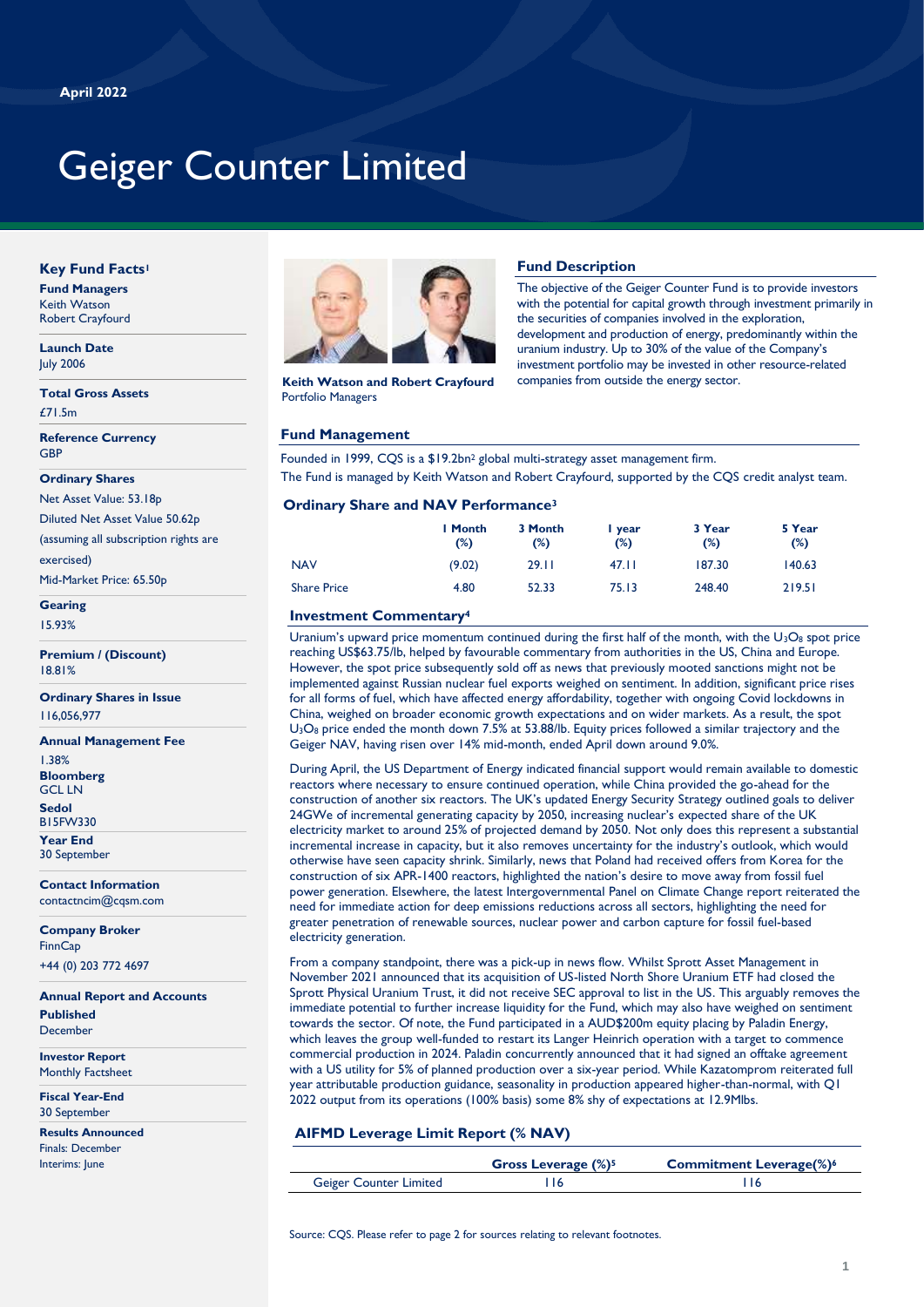# **TOP 5 HOLDINGS (%)7**

**2021**

| <b>Name</b>                          | (% of Gross Assets) |
|--------------------------------------|---------------------|
| <b>Nexgen Energy</b>                 | 20.7                |
| <b>UR-Energy</b>                     | 11.9                |
| <b>Paladin Energy</b>                | 7.2                 |
| <b>Uranium Energy</b>                | 6.8                 |
| <b>IsoEnergy</b>                     | 6.6                 |
| <b>Top 5 Holdings Represent</b>      | 53.2                |
| The Court out has other to 42 inches |                     |

*The Company has exposure to 42 issues.*

**The proposal to create a Subscription Right was approved by Shareholders on 26 April 2021. The second Subscription Right date is on 1 May 2023 and the Subscription Price is 51.52p for each new Share subscribed for. The Subscription period has now begun as the existing shares carry the right to subscribe (on the basis of 1 New Share for every 5 Shares held). We will write to all Shareholders in March 2023 to advise of the process to exercise their Subscription Rights.**

 $\sf{Sources}'$   $\sf{R\&H}$  Fund Services (Jersey) Limited, as at 29 April 2022. <sup>2</sup>Source: CQS, as at 29 April 2022. <sup>3</sup>R&H Fund Services Limited/DataStream, 29 April 2022, total return performance based on bid prices. These include historic returns and past performance is not a reliable indicator of future results. The value of investments can go down as well as up. Please read the important legal notice at the end of this document. <sup>4</sup>Market data sourced from Bloomberg unless otherwise stated. The Fund may since have exited some or all of the positions detailed in the commentary. <sup>5</sup>Source: CQS, as at 29 April 2022. For methodology details see Article 4(3) of Directive 2011/61/EU (AIFMD) and Articles 6, 7, 9 and 10 of Delegated Regulation 231/2013. <sup>6</sup>Source: CQS, as at 29 April 2022. For methodology details see Article 4(3) of Directive 2011/61/EU (AIFMD) and Articles 6, 8, 9, 10 and 11 of Delegated Regulation 231/2013. <sup>7</sup>R&H Fund Services (Jersey) Limited, as at 29 April 2022. All holdings data are rounded to one decimal place. Total may differ to sum of constituents due to rounding.

#### **IMPORTANT INFORMATION**

This document has been issued by CQS (UK) LLP which is authorised and regulated by the UK Financial Conduct Authority, CQS (US), LLC which is a registered investment adviser with the US Securities and Exchange Commission, and/or CQS (Hong Kong) Limited, which is authorised and regulated by the Hong Kong Securities and Futures Commission. The term "CQS" as used herein may include one or more of CQS (UK) LLP, CQS (US), LLC, and CQS (Hong Kong) Limited or any other affiliated entity. The information is intended solely for sophisticated investors who are (a) professional investors as defined in Article 4 of the European Directive 2011/61/EU or (b) accredited investors (within the meaning given to such term in Regulation D under the U.S. Securities Act of 1933, as amended) and qualified purchasers (within the meaning given to such term in Section  $2(a)(51)$  of the U.S Investment Company Act 1940, as amended). This document is not intended for distribution to, or use by, the public or any person or entity in any jurisdiction where such use is prohibited by law or regulation.

This document is a marketing communication prepared for general information purposes only and has not been delivered for registration in any jurisdiction nor has its content been reviewed by any regulatory authority in any jurisdiction. The information contained herein does not constitute: (i) a binding legal agreement; (ii) legal, regulatory, tax, accounting or other advice; (iii) an offer, recommendation or solicitation to buy or sell shares or interests in any fund or investment vehicle managed or advised by CQS (a "CQS Fund") or any other security, commodity, financial instrument, or derivative; or (iv) an offer to enter into any other transaction whatsoever (each a "Transaction"). Any decision to enter into a Transaction should be based on your own independent investigation of the Transaction and appraisal of the risks, benefits and appropriateness of such Transaction in light of your circumstances. Any decision to enter into any Transaction should be based on the terms described in the relevant offering memorandum, prospectus or similar offering document, subscription document, key investor information document (where applicable), and constitutional documents and/or any other relevant document as appropriate (together, the "Offering Documents"). Any Transaction will be subject to the terms set out in the Offering Documents and all applicable laws and regulations. The Offering Documents supersede this document and any information contained herein. The Offering Documents for CQS UCITS range of funds is availabl[e here](https://www.cqs.com/what-we-do/ucits) (www.cqs.com/what-we-do/ucits#global-convertibles) in English (US persons will not be eligible to invest in CQS managed UCITS funds save to the extent set out in the relevant Offering Document). A copy of CQS' Complaints Policy, which sets out a summary of investors' rights, is availabl[e here](https://www.cqs.com/site-services/regulatory-disclosures) (www.cqs.com/site-services/regulatory-disclosures) in English. CQS may terminate the arrangements for marketing or distribution of any CQS Fund at any time.

Nothing contained herein shall give rise to a partnership, joint venture or any fiduciary or equitable duties. The information contained herein is provided on a non-reliance basis, not warranted as to completeness or accuracy, and is subject to change without notice. Any information contained herein relating to any non-affiliated third party is the sole responsibility of such third party and has not been independently verified by CQS. The accuracy of data from third-party vendors is not guaranteed. If such information is not accurate, some of the conclusions reached or statements made may be adversely affected. CQS is not liable for any decisions made or action taken by you or others based on the contents of this document and neither CQS nor any of its directors, officers, employees or representatives accept any liability whatsoever for any errors or omissions or any loss howsoever arising from the use of this document.

Information contained in this document should not be viewed as indicative of future results as past performance of any Transaction is not indicative of future results. Any investment in a CQS Fund or any of its affiliates involves a high degree of risk, including the risk of loss of the entire amount invested. The value of investments can go down as well as up. Future performance is subject to taxation which depends on the personal situation of each investor and which may change in the future. Investments may lead to a financial loss if no guarantee on the capital is in place. An investment in any CQS Fund will involve a number of material risks which include, without limitation, risks associated with adverse market developments, currency and exchange rate risks, risk of counterparty or issuer default, and risk of illiquidity. Any assumptions, assessments, targets (including target returns and volatility targets), statements or other such views expressed herein (collectively "Statements") regarding future events and circumstances or that are forward looking in nature constitute CQS' subjective views or beliefs and involve inherent risk and uncertainties beyond CQS' control. Any indices included in this document are for illustrative purposes only and are not representative of CQS Funds in terms of either composition or risk (including volatility and other risk related factors). Unless stated to the contrary CQS Funds are not managed to a specific index.